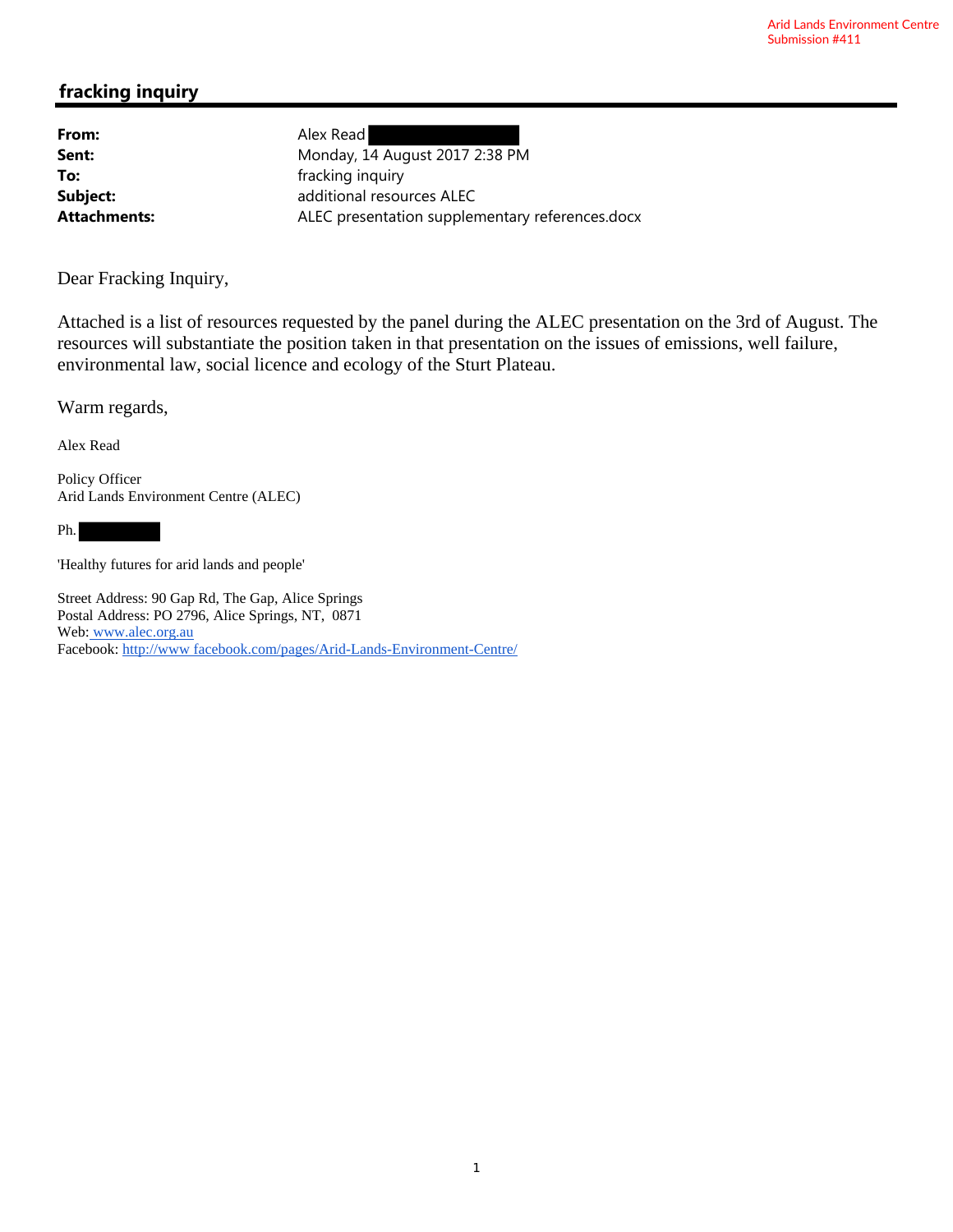## **Additional references for the Scientific Inquiry into Hydraulic Fracturing in the NT**

## **Emissions of ozone and volatile organic compounds**

Jerret, Michael., Burnett, Richard., Pope, Arden., Ito, Kazuhiko., Thurston, George, et al, (2009) "Long-Term Ozone Exposure and Mortality", *The New England Journal of Medicine* 1085-95

o Demonstrated significant increase in risk of death from respiratory causes in association with an increase in ozone concentration.

Helmig, D., Thompson, C., Evans, J., Boylan, P., Hueber, J., & Park, J. (2014) "Highly Elevated Atmospheric Levels of Volatile Organic Compounds in the Uintah Basin, Utah." *Environmental Science and Technology* 48(9) 4707-4715.

o Study demonstrates strong causal link between gas emissions, accumulation of air toxics and significant production of ozone in the atmospheric surface layer.

Ahmadi, Mahdi., & Kuruvilla, John. (2015) "Statistical evaluation of the impact of shale gas activities on ozone pollution in North Texas" *Science of the Total Environment* 536: 457-467

o Evaluation of impact of shale gas activities on ozone trends through directional and temporal analysis demonstrated higher rates of ozone production in the shale gas region.

Vinciguerra, T., Yao, S., Dadzie, J., Chittams, A., Deskins, T., Ehrman, S., Dickerson, R. (2015) "Regional air quality impacts of hydraulic fracturing and shale natural gas activity: Evidence from ambient VOC observations" *Atmospheric Environment* 110: 144-150.

o Ethane concentrations have significantly increased as a fraction of nonmethane carbon emissions as a result of growth in hydraulic fracturing which has lead to greater ozone and PM 2.5 concentrations.

NOAA, Oila and Gas Wells Contribute Fuel for Ozone Pollution, Tuesday, January 15, 2013 http://research.noaa.gov/News/NewsArchive/LatestNews/TabId/684/ArtMID/1768/ArticleID/100 00/Oil-and-Gas-Wells-Contribute-Fuel-for-Ozone-Pollution.aspx

o Established causal connection between increased VOC concentrations in the Atmosphere and Gas activities, including propane.

Thomas Forslund, (2013) "Associations of Short-Term Exposure to Ozone and Respiratory Outpatient Clinic Visits – Sublette County, Wyoming, 2008-2011" *State of Wyoming Department of Health*.

o Concluded that: "Results from this study suggest an association between ground-level ozone concentrations and clinic visits for adverse respiratory-related effects in the magnitude of a 3% increase in clinic visits the day following every 10-ppb increase in 8-hour max ground level ozone (pg 16)"

## **Infant Mortality**

Busby, C., & Mangrano, J. (2017) "There's a World Going on Underground – Infant Mortality and Fracking in Pennsylvania", *Journal of Environmental Protection* 8, 381-393.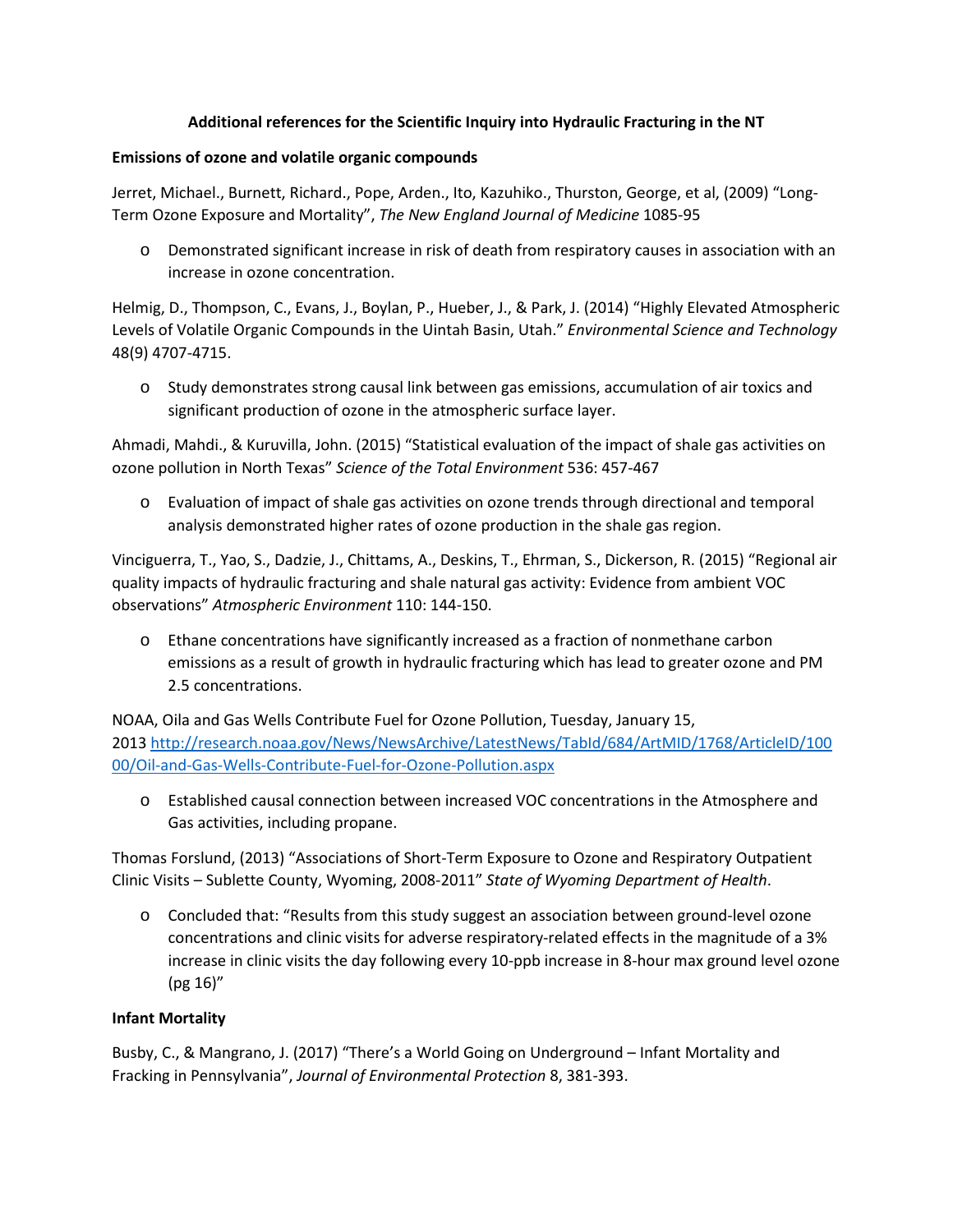o "Babies born in the 4 years after fracking expansion (2007-2010) in those counties of Pennsylvania with most wells were 28% more likely to die in the first month than babies born in those counties in the 4 years before fracking began (2003-2006)."

## **Bore integrity**

"Bore Integrity, Background Review" *Independent Expert Scientific Committee on Coal Seam Gas and large Coal Mining Development,* Commonwealth of Australia 2014.

- o Notes almost complete lack of public data on bore integrity issues relating to CSG, "The level of (decommissioning) compliance is not measured by regulators and at the time of writing information on completed bore decommissioning was not in the public domain (43)".
- o Identifies knowledge gaps in bore data for Australian projects and offers recommendations for future research.

## **Beetaloo Basin**

Simon Fulton, & Anthony Knapton, (2015) "Beetaloo Basin Hydrogeological Assessment" CloudGMS

## **Lake Woods and Sturt Plateau ecology papers**

Fleming, M.R., K.A. Johnson, P.K. Latz and J.R. McKean. 1983. "A biological survey of Junction Stock Reserve and Newcastle Waters Pastoral Lease on the Barkly Tablelands". Unpublished report. Conservation Commission of the Northern Territory: Alice Springs.

Jaensch, R.P. (1994a). "An inventory of wetlands in the sub-humid tropics of the Northern Territory. Report to the Australian Nature Conservation Agency". Conservation Commission of the Northern Territory, Darwin.

Jaensch, R. and Bellchambers, K. 1997. "Waterbird conservation values of ephemeral wetlands of the Barkly Tableland, Northern Territory. Unpublished report to Australian Heritage Commission and Parks and Wildlife Commission of the Northern Territory", 76 pp.

Pitts B. (1990). "Longreach Waterhole Vegetation Survey and Mapping". Internal Report, CCNT: Alice Springs, NT.

Pitts B. (1994). "Vegetation Communities of Longreach Waterhole". Internal Report, CCNT: Alice Springs, NT.

## **Environmental regulatory reform**

- o Two-part reform process, 1: environmental assessment and 2: other ancillary acts, like the *Waste Management and Pollution Control* and *Water Acts.*
- $\circ$  Outlines a positive vision for the NT to establish a system that is comparable to other jurisdictions.
- o Removing the role of discretion and transferring to single approval process away from sectoral approval.